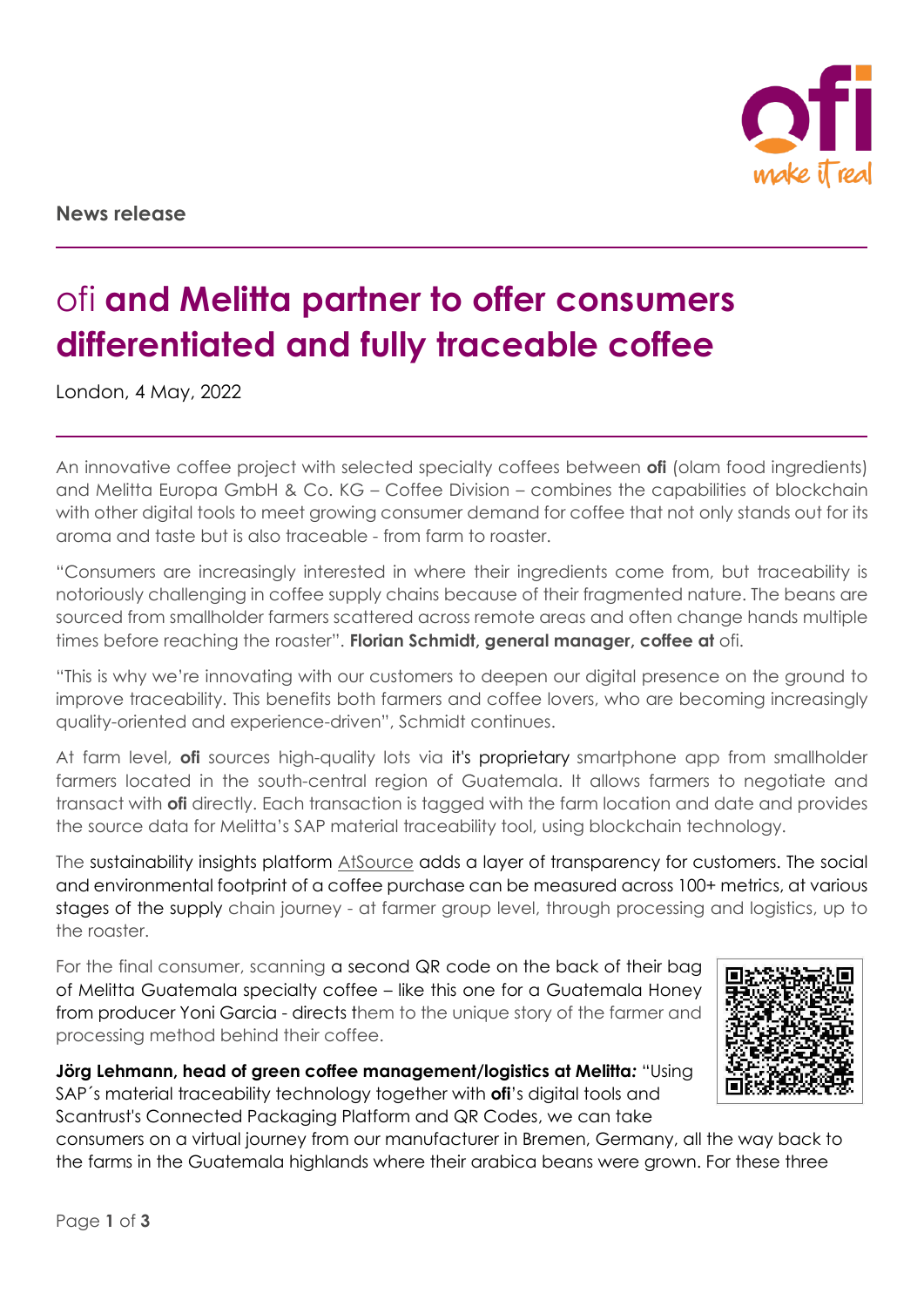

selected coffees from Guatemala, they can access videos of the farmer explaining everything that goes into producing these quality beans. They can learn about the specific processing method used and how it shapes the desired aroma and flavor. We're connecting the people who drink our coffee, with the people that grow it."

Discover much more about what **ofi** has to offer at **ofi.com**

###

### **About Melitta**

The Coffee Division of Melitta Europa GmbH & Co. KG is responsible for Melitta's coffee business in Europe, Africa and the Middle East (EMEA). The product range offers the right coffee pleasure for every taste: filter coffee, whole beans for fully automatic coffee machines and fresh grinds, pad ranges for single-cup preparation, speciality coffees from Melitta Manufaktur and instant coffees. Melitta® is one of the bestknown coffee brands. Its success is based on a balanced combination of tradition, modernity and joie de vivre. The division stands for high quality and a deep understanding of consumer needs in an ever-changing world. For more information, visit the website: www.melitta.de

### **About** ofi

**ofi** (olam food ingredients) is a new operating group born out of Olam. **ofi** offers sustainable, natural, valueadded food products and ingredients so that consumers can enjoy the healthy and indulgent products they love. It consists of industry-leading businesses of cocoa, coffee, dairy, nuts, and spices. ofi has built a unique global value chain presence including its own farming operations, farm-gate origination, and manufacturing facilities. **ofi** partners with customers, leveraging its complementary and differentiated portfolio of 'on-trend' food products, to co-create solutions that anticipate and meet changing consumer preferences as demand increases for healthier food that's traceable and sustainable. To subscribe to the **ofi** newsroom, please visit [www.ofi.com](http://www.ofi.com/) (privacy statement [here\)](http://www.ofi.com/privacy.html). If you do not wish to receive information from **ofi** please contact [media@ofi.com.](mailto:media@ofi.com) Follow [@ofi-group](https://www.linkedin.com/company/ofi-group) on LinkedIn.

## in

### **About Olam**

Olam is a leading food and agri-business supplying food, ingredients, feed and fiber to 17,300 customers worldwide. Its value chain spans over 60 countries and includes farming, processing and distribution operations, as well as a sourcing network of an estimated 5 million farmers. Headquartered and listed in Singapore, Olam currently ranks among the top 30 largest primary listed companies in terms of market capitalization on SGX-ST. Since June 2020, Olam has been included in the FTSE4Good Index Series, a global sustainable investment index series developed by FTSE Russell, following a rigorous assessment of Olam's supply chain activities, impact on the environment and governance transparency. The FTSE4Good Index Series identifies companies that demonstrate strong Environmental, Social and Governance (ESG) practices and is used by a variety of market participants to create and assess responsible investment funds. More information on Olam can be found at [www.olamgroup.com.](https://www.olamgroup.com/) To subscribe to the Olam Newsroom please